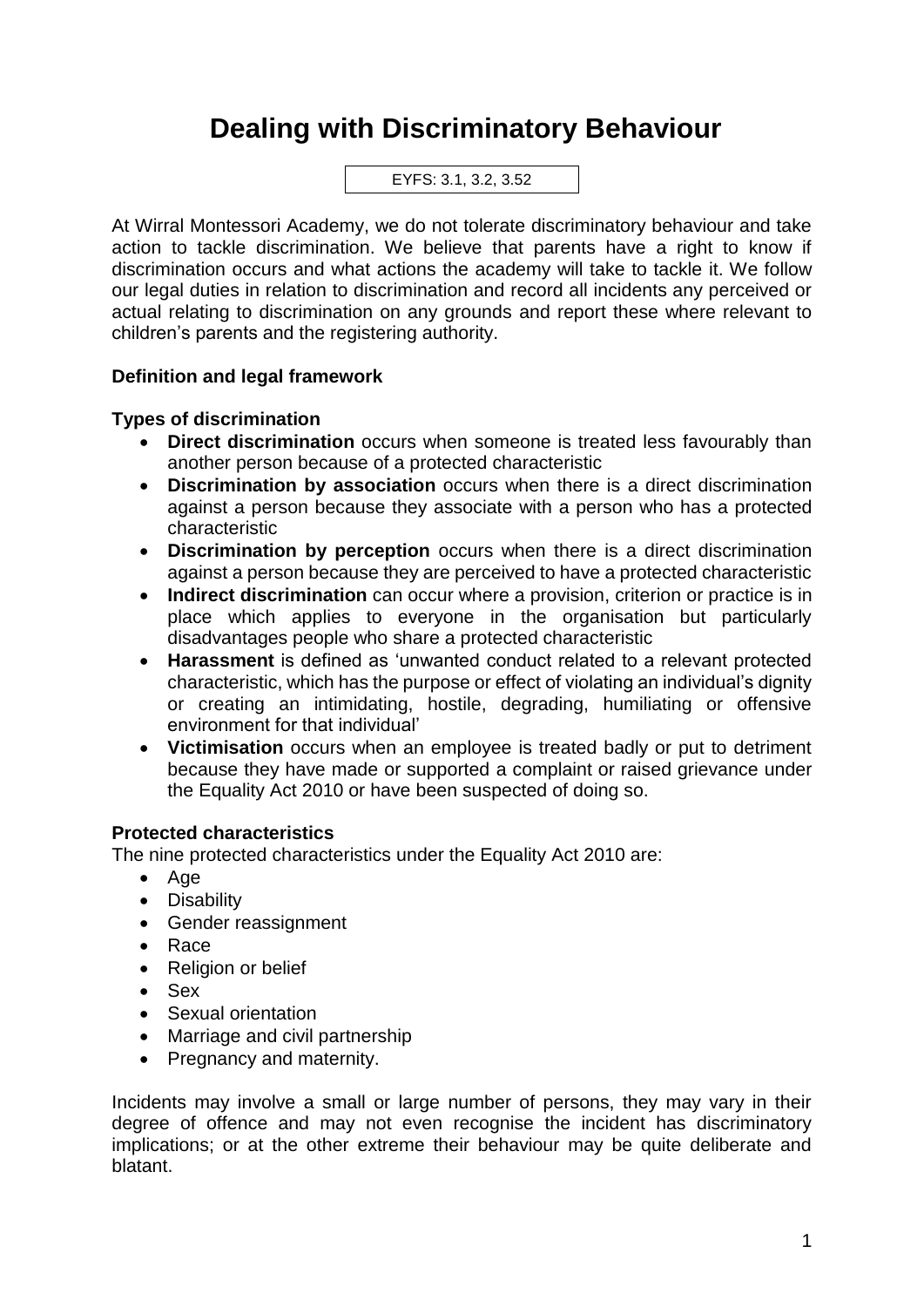Examples of discriminatory behaviour are:

- Physical assault against a person or group of people
- Derogatory name calling, insults and discriminatory jokes
- Graffiti and other written insults (depending on the nature of what is written)
- Provocative behaviour such as wearing badges and insignia and the distribution of discriminatory literature
- Threats against a person or group of people because the nine protected characteristics listed above
- Discriminatory comments including ridicule made in the course of discussions
- Patronising words or actions.

### **Our procedures**

We tackle discrimination by:

- Expecting all staff in the academy to be aware of and alert to any discriminatory behaviour or bullying taking place
- Expecting all staff to intervene firmly and quickly to prevent any discriminatory behaviour or bullying, this may include behaviour from parents and other staff members
- Expecting all staff to treat any allegation seriously and report it to the academy's manager. Investigating and recording each incident in detail as accurately as possible and making this record available for inspection by staff, inspectors and parents where appropriate, on request. The academy manager is responsible for ensuring that incidents are handled appropriately and sensitively and entered in the record book. Any pattern of behaviour should be indicated. Perpetrator/victim's initials may be used in the record book as information on individuals is confidential to the academy
- Informing, the parents of the child(ren) who are perpetrators and/or victims should be informed of the incident and of the outcome, where an allegation is substantiated following an investigation
- Excluding or dismissing any individuals who display continued discriminatory behaviour or bullying but such steps will only be taken when other strategies have failed to modify behaviour. This includes any employees where any substantiated allegation after investigation will incur our disciplinary procedures (please see the policy on disciplinary procedures).

We record any incidents of discriminatory behaviour or bullying to ensure that:

- Strategies are developed to prevent future incidents
- Patterns of behaviour are identified
- Persistent offenders are identified
- Effectiveness of the academy's policies are monitored
- A secure information base is provided to enable the academy to respond to any discriminatory behaviour or bullying.